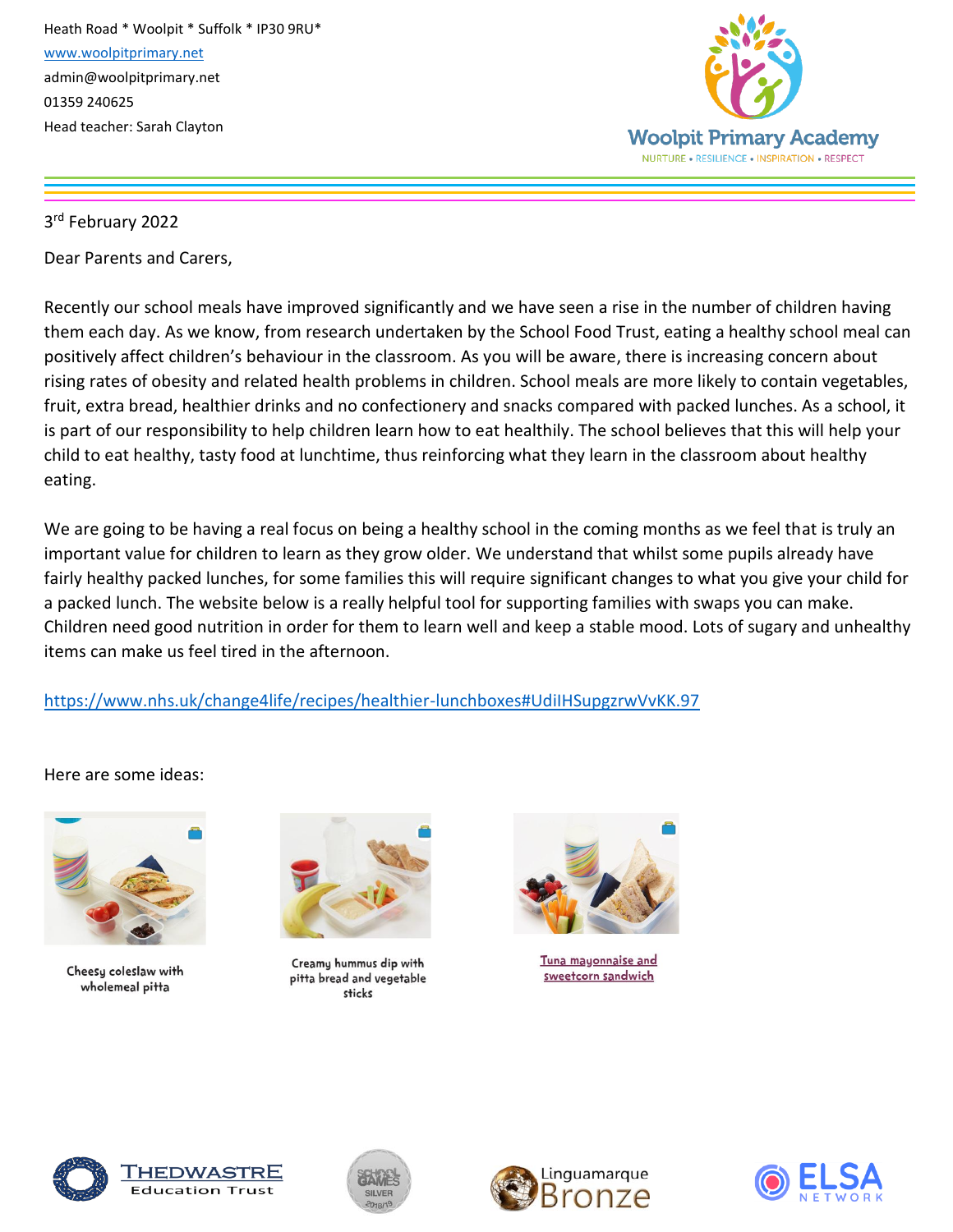

We are asking that you are mindful of the items that children are having in their lunchboxes and for morning snacks. Morning snacks that are brought to school need to be fruit only and this will be the expectation. KS1 already have fruit in school so snack is already provided for them but feel free to bring in an alternative fruit snack if it is wanted. Pack lunches should be full of healthy and filling foods. See the tips below:

# **Lunchbox tips**



#### Keep them fuller for longer

Base the main lunchbox item on foods like bread, rice, pasta and potatoes. Choose wholegrain where you can.



# **Freeze for variety**

Keep a small selection of different types of bread in the freezer so you have a variety of options - like bagels, pittas and wraps, granary, wholemeal and multigrain.



#### **DIY lunches**

Wraps and pots of fillings can be more exciting for kids when they get to make them. Dipping foods are also fun and a nice change from a sandwich each day.



# **Cut back on fat**

Pick lower-fat fillings - like lean meats (including chicken or turkey), fish (such as tuna or salmon), lower-fat spread, reduced-fat cream cheese and reducedfat hard cheese. And try to avoid using mayonnaise in sandwiches.

See more healthier swap ideas









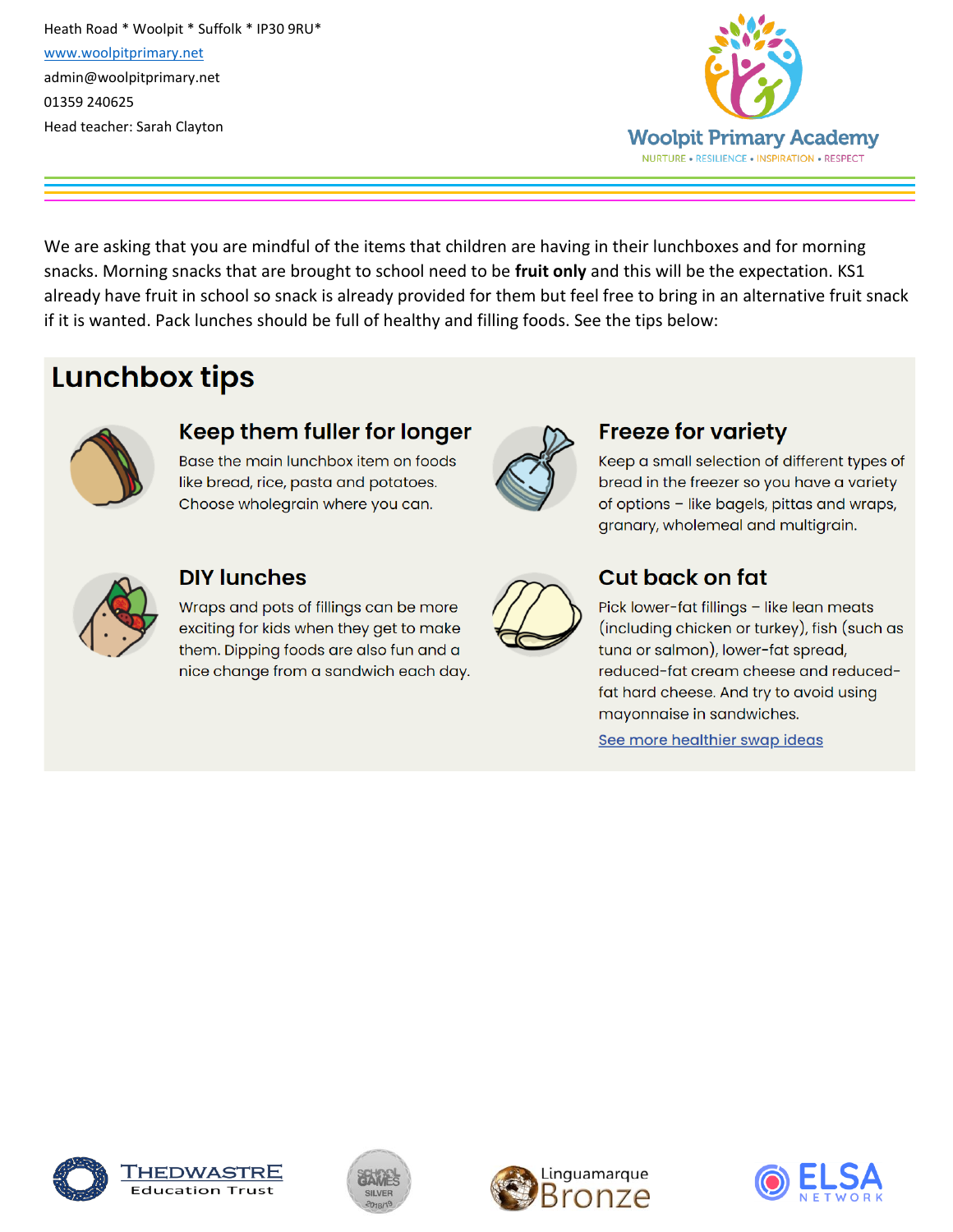



#### **Mix your slices**

If your child does not like wholegrain, try making a sandwich from 1 slice of white bread and I slice of brown bread.



# **Always add veg**

Cherry tomatoes, or sticks of carrot, cucumber, celery and peppers all count towards their 5 A Day. Adding a small pot of reduced-fat hummus or other dips may help with getting kids to eat vegetables.



#### **Ever green**

Always add salad to sandwiches and wraps too - it all counts towards your child's 5 A Day!



### **Cut down on crisps**

If your child really likes their crisps try reducing the number of times you include them in their lunchbox, and swap for homemade plain popcorn or plain rice cakes instead.



# Cheesy does it...

Cheese can be high in fat and salt, so choose stronger-tasting ones - and use less of it - or try reduced-fat varieties.

| $\overline{a}$ |  |
|----------------|--|
|                |  |
|                |  |
|                |  |

### Add bite-sized fruit

Try chopped apple, peeled satsuma segments, strawberries, blueberries, halved grapes or melon slices to make it easier for them to eat. Add a squeeze of lemon juice to stop it from going brown.